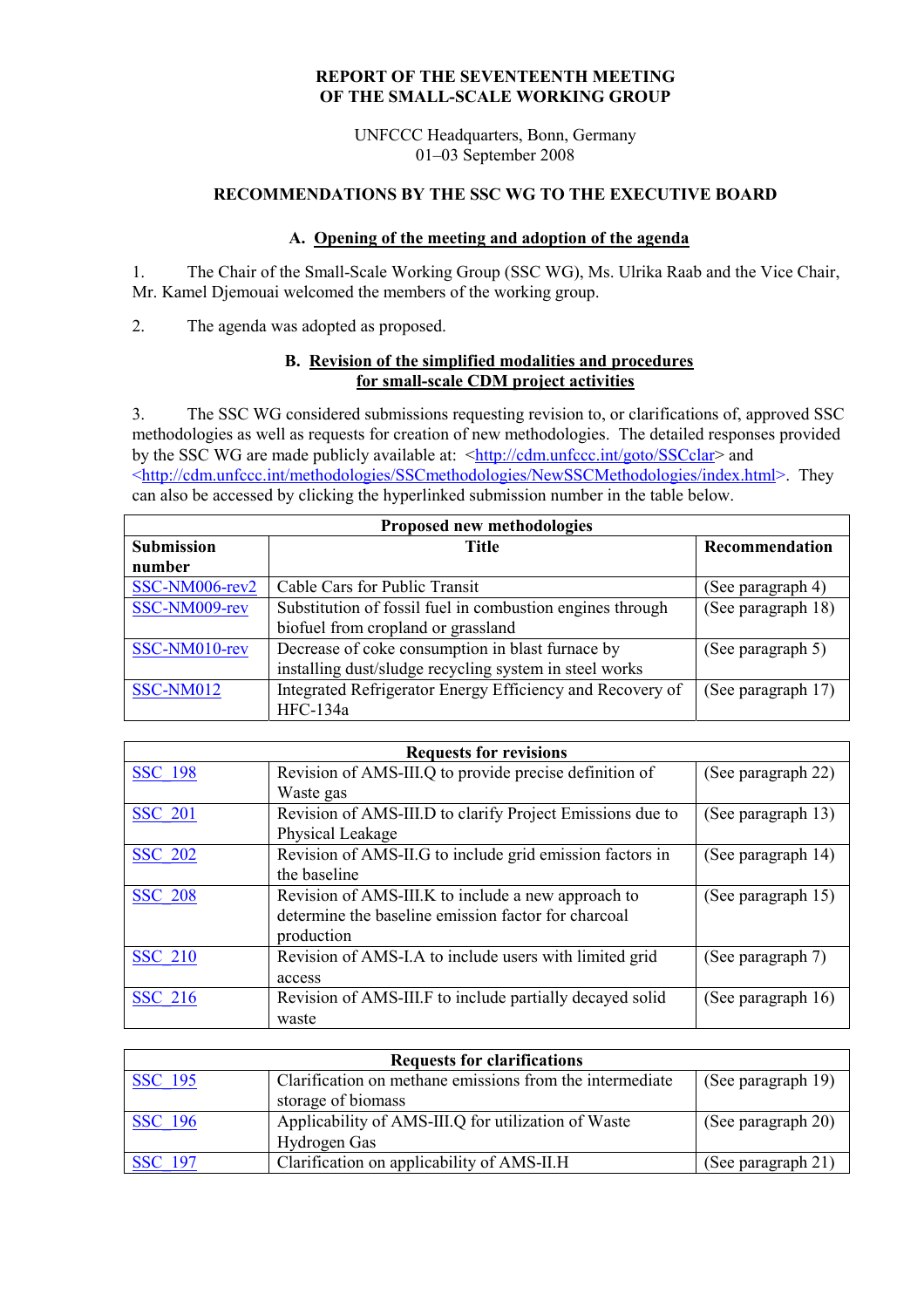| <b>SSC 198</b> | Revision of AMS-III.Q to include mutli-fuel options            | (See paragraph 22) |
|----------------|----------------------------------------------------------------|--------------------|
| <b>SSC 199</b> | Clarification on monitoring of flare temperature in            | (See paragraph 25) |
|                | AMS-III.H                                                      |                    |
| <b>SSC 200</b> | Applicability of AMS-III.K ver 03 to existing kilns            | (See paragraph 23) |
| <b>SSC 203</b> | Clarification on monitoring under AMS-II.B                     | (See paragraph 24) |
| <b>SSC 204</b> | Clarification on applicability of AMS-I.D to electricity       | (See paragraph 26) |
|                | supply to a plant instead of to a provincial grid              |                    |
| <b>SSC 205</b> | Clarification on suitable methodology for efficient lighting   | (See paragraph 27) |
|                | in fishing boats                                               |                    |
| <b>SSC 206</b> | Clarification on lease of digester capacity from a             | (See paragraph 28) |
|                | neighbouring farm when applying AMS-III.D                      |                    |
| <b>SSC 207</b> | Determination of the steam emission factor from a co-          | (See paragraph 29) |
|                | generation power plant in AMS-II.D                             |                    |
| <b>SSC 209</b> | Request for clarification regarding use of Specific            | (See paragraph 30) |
|                | Emission Factor in AMS-I.C ver13                               |                    |
| <b>SSC 211</b> | Baseline definition for a greenfield project in AMS-I.D        | (See paragraph 31) |
| <b>SSC 212</b> | Query on the use of different biomass type than stated in      | (See paragraph 32) |
|                | the PDD applying AMS-I.D and AMS-III.E                         |                    |
| <b>SSC 213</b> | Clarification on the use of the methodology AMS-II.D for       | (See paragraph 33) |
|                | energy efficiency projects                                     |                    |
| <b>SSC 214</b> | Baseline definition for a greenfield project (Drying-          | (See paragraph 34) |
|                | Pyrolosis-Cooling) in AMS-III.K                                |                    |
| SSC 215        | Query on procedures and consistency of methodology             | (See paragraph 35) |
|                | AMS-III.H                                                      |                    |
| <b>SSC 217</b> | Query on the requirement of direct installation in AMS-II.J    | (See paragraph 36) |
| <b>SSC 218</b> | Calculation of Lamp failure rate in AMS-II.J                   | (See paragraph 36) |
| <b>SSC 219</b> | Application of the baseline penetration factor and             | (See paragraph 37) |
|                | consideration of cross effects in AMS-II.C                     |                    |
| <b>SSC 220</b> | Clarification of program design requirements under             | (See paragraph 36) |
|                | AMS-II.J                                                       |                    |
| <b>SSC 221</b> | Q_BL, product determination in cases where no 3 years historic | (See paragraph 38) |
|                | data is available in AMS-III.Q                                 |                    |

### **C. Proposed new methodologies**

4. **Cable Cars for Mass Rapid Transit:** In response to the submission [SSC-NM006](https://cdm.unfccc.int/UserManagement/FileStorage/TN1RCP8XEAM06KL25YH4FIO7UJ9DG3), the SSC WG agreed to recommend a new methodology titled **"SSC-III.U Cable Cars for Mass Rapid Transit System"** as contained in <u>annex 1</u>. The methodology is for public transport projects involving a new cable car line as part of a mass transit system, which will displace fossil fuel based motorized transport modes.

5. **Decrease of coke consumption in blast furnace by installing dust/sludge-recycling system in**  steel works: In response to the submission **SSC-NM010**, the SSC WG agreed to recommend a new methodology titled **"SSC-III.V Decrease of coke consumption in Blast Furnace by installing dust/sludge recycling system in steel works"** as contained in [annex 2](https://cdm.unfccc.int/Panels/ssc_wg/meetings/017/ssc_017_an02.pdf). The methodology comprises of the project activities resulting in decrease in coke consumption in a blast furnace of steel works by feeding direct reduced iron (DRI) pellet into the blast furnace. The DRI pellet is produced by dust/sludge recycling system from dust/sludge in project activity, which is not currently utilized inside the steel works but sold outside and/or land-filled.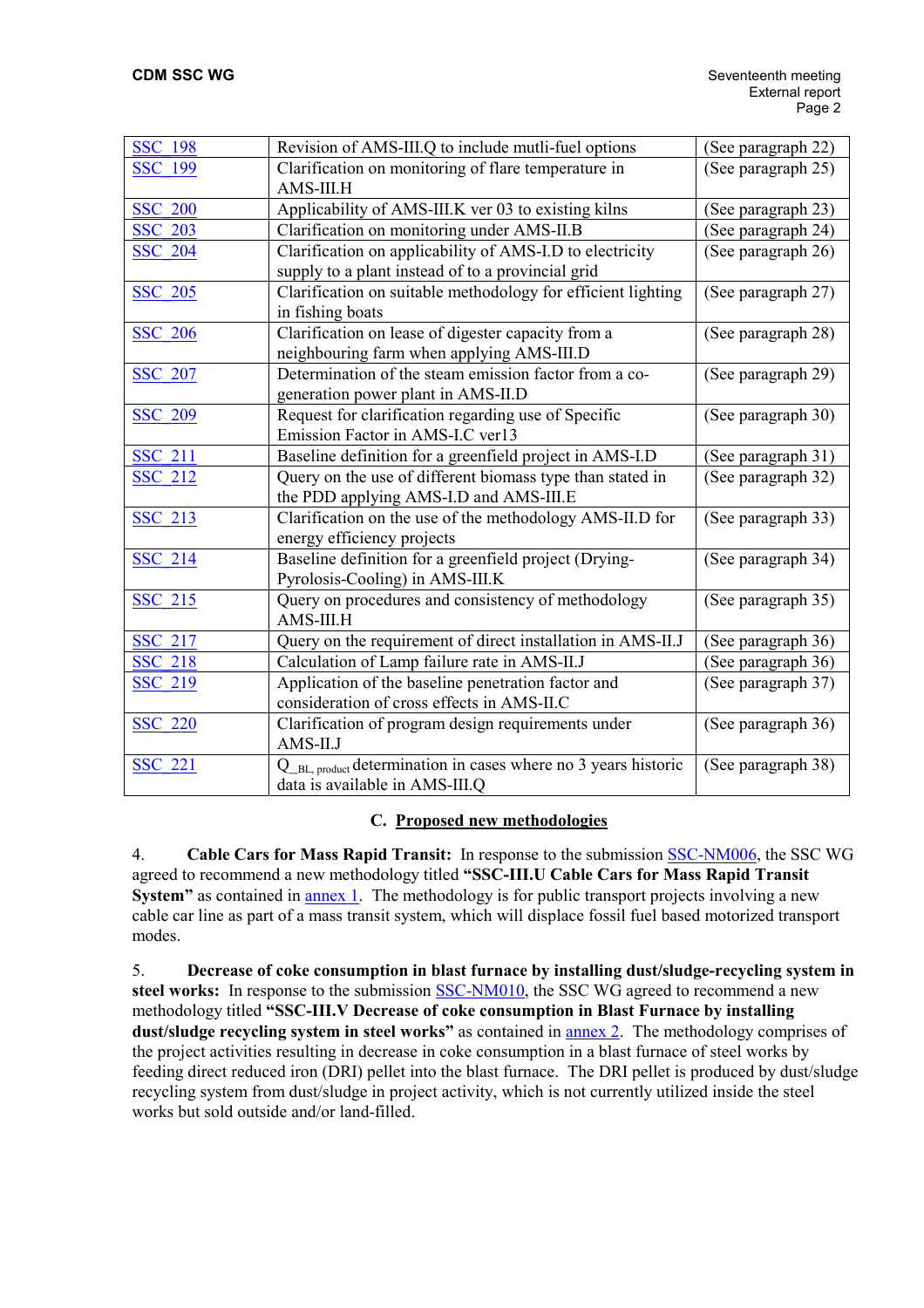6. **New methodology for fugitive methane capture from exploratory boreholes**: As requested by the Board at its thirty-ninth meeting and taking into account the inputs from the thirty-fourth meeting of the Methodologies Panel, the SSC WG agreed to recommend a revised draft methodology titled **"SSC-III.W Methane capture and destruction in non-hydrocarbon mining activities"** for fugitive methane recovery from exploratory boreholes for non hydrocarbon minerals as contained in [annex 3](https://cdm.unfccc.int/Panels/ssc_wg/meetings/017/ssc_017_an03.pdf).

# **D. Revisions & requests for revision of approved methodologies**

7. **Revision of AMS-I.A**: **SSC** 210 requested a revision of AMS-I.A to include project activities for renewable energy based lighting (e.g. solar-lamps) to displace fossil fuel usage in lighting in rural households that are not grid connected or connected to a grid prone to blackouts/brownouts. The SSC WG agreed to recommend a revision to AMS-I.A as contained in [annex 4](https://cdm.unfccc.int/Panels/ssc_wg/meetings/017/ssc_017_an04.pdf) to cover the situation described in the submission.

8. **Revision of AMS-III.H**: The SSC WG agreed to recommend a revision to AMS-III.H, as contained in [annex 5](https://cdm.unfccc.int/Panels/ssc_wg/meetings/017/ssc_017_an05.pdf), including additional guidance on baseline determination and project emission calculations. Further, the methodology has been restructured, provisions related to methane correction factor and related uncertainties have been revised.

9. **Revision of AMS-III.I**: The SSC WG agreed to recommend a revision to AMS-III.I, as contained in [annex 6](https://cdm.unfccc.int/Panels/ssc_wg/meetings/017/ssc_017_an06.pdf), to be consistent with the methods of AMS-III.H.

10. **Revision of AMS-I.C:** As requested by the Board at its forty-first meeting, the SSC WG considered the eligibility of charcoal based biomass energy generation project activities to apply AMS-I.C and agreed to recommend the following:

Only charcoal, produced from renewable biomass sources<sup>[1](#page-2-0)</sup>, is eligible under the CDM provided:

- The charcoal is produced in kilns equipped with methane recovery and destruction facility; or
- If the charcoal is produced in kilns not equipped with a methane recovery and destruction facility, methane emissions from the production of charcoal shall be considered. These emissions shall be calculated as per the procedures defined in the approved methodology AMS-III.K. Alternatively, conservative emission factor values from peer reviewed literature or from a registered CDM project activity can be used, provided that it can be demonstrated that the parameters from these are comparable e.g. source of biomass, characteristics of biomass such as moisture, carbon content, type of kiln, operating conditions such as ambient temperature.

11. Furtherwith regard to the request from the Board to clarify paragraph 18  $C<sup>2</sup>$  of AMS-I.C, the SSC WG agreed to recommend that it is appropriate to employ survey methods to determine annually the number of systems operating in the absence of other evidence such as on-going rental/lease payments as long as the sample units for estimating the annual hours of operation are excluded from the sample units for estimating the continued operation of the units. This is also in accordance with the other approved methodologies e.g. AMS-II.C.

 $\overline{a}$ 

<span id="page-2-0"></span><sup>&</sup>lt;sup>1</sup> Refer to Annex 18, EB 23 for the definition of renewable biomass

<span id="page-2-1"></span><sup>&</sup>lt;sup>2</sup> Paragraph 18.C. states "If the emissions reduction per system is less than 5 tonnes of  $CO<sub>2</sub>e$  a year:

<sup>(</sup>i) Recording annually the number of systems operating (evidence of continuing operation, such as on-going rental/lease payments could be a substitute); and

<sup>(</sup>ii) Estimating the annual hours of operation of an average system, if necessary using survey methods. Annual hours of operation can be estimated from total output (e.g. tonnes of grain dried) and output per hour if an accurate value of output per hour is available.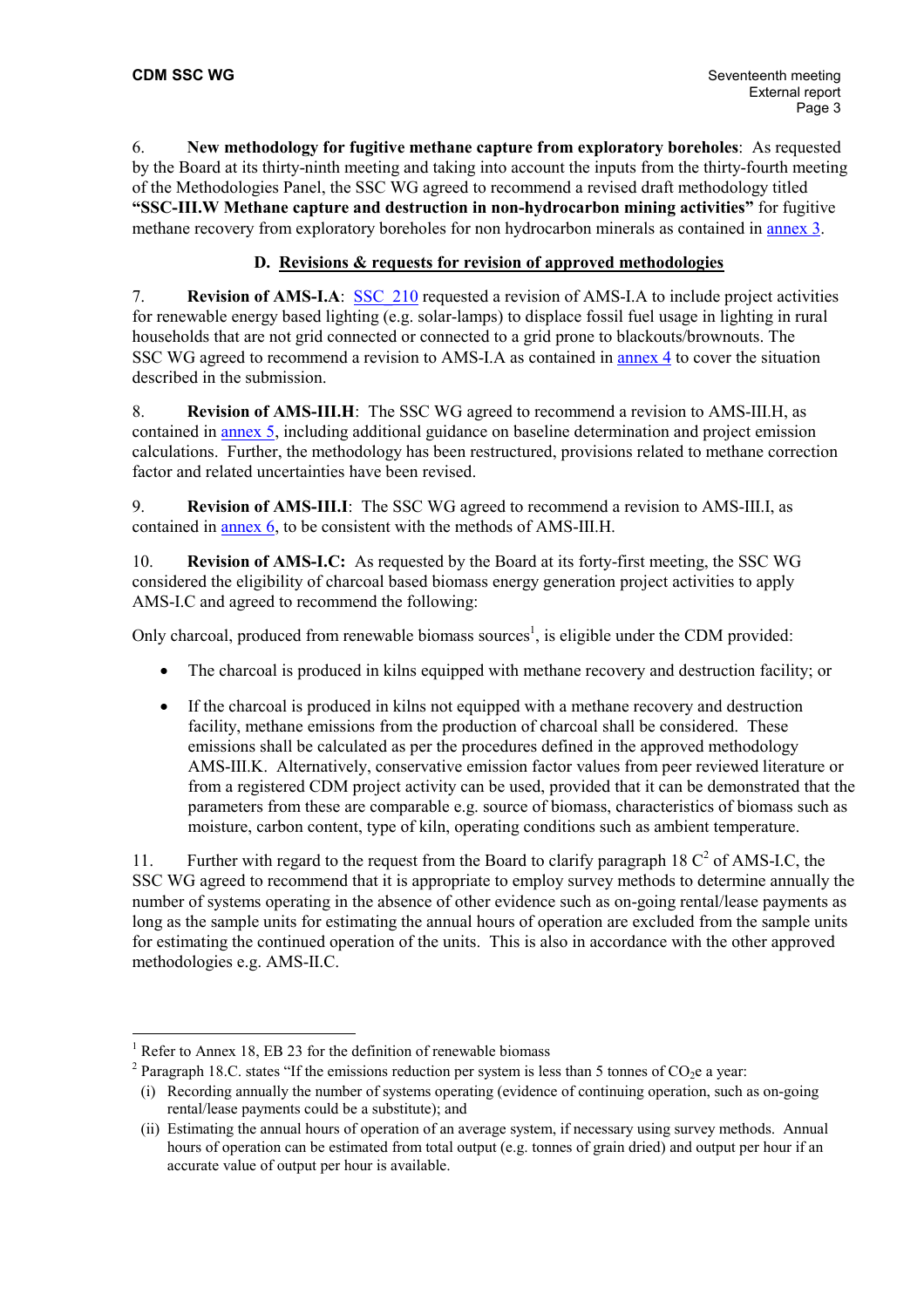12. The SSC WG agreed to include the changes to AMS-I.C indicated above together with the other ongoing revisions to the methodology (e.g. consideration of project emissions when the methodology is applied to geothermal energy projects, further guidance on cogeneration project activities) and recommend the revised methodology at the eighteenth meeting of the SSC WG.

13. **Revision of AMS-III.D:** SSC 201 requested a revision of the method to calculate the project emissions due to physical leakages from digesters under AMS-III.D. The SSC WG agreed not to recommend the proposed revision as the existing method in the methodology is appropriate for conservative estimations and it is in accordance with 2006 IPCC Guidelines for National Greenhouse Gas Inventories.

14. **Revision of AMS-II.G**: SSC 202 requested a revision of AMS-II.G to include the possibility to use grid emission factors in the baseline calculations. The SSC WG agreed not to recommend the proposed revision to AMS-II.G.

15. **Revision of AMS-III.K**: SSC 208 requested a revision of AMS-III.K to include a new approach involving helium tracing to determine the baseline methane emission factor for brick based charcoal making process. The SSC WG agreed to continue to consider the issue and make a recommendation at the next meeting.

16. **Revision of AMS-III.F**: SSC 216 requested a revision of AMS-III.F to include in situ stabilization of organic matter through aeration of landfills. The SSC WG noted that there are many uncertainties in the proposed methods for baseline determination and monitoring and agreed not to recommend a revision.

# **E. Response to request for new methodologies**

17. **Integrated Refrigerator Energy Efficiency and Recovery of HFC-134a:** [SSC-NM012](http://cdm.unfccc.int/UserManagement/FileStorage/CDMWF_UTCXFSFU2V1HWREP6C5UOEUOVHDJVQ) is for project activities involving replacement of existing refrigerators with highly energy efficient, climateand ozone-friendly models including recovery of CFC and HFC refrigerants. The SSC WG noted that the proposed methodology is in an important area for implementing domestic energy efficiency activities with significant potential for emission reductions. While the methodology is well conceived, further improvements would be required (e.g. appropriate reference to relevant standards, guidance for ensuring comparable level of service in the baseline and project and further guidance on sampling) before a recommendation can be made.

18. **Substitution of fossil fuel in combustion engines through biofuel from cropland or grassland**: [SSC-NM009-rev](https://cdm.unfccc.int/UserManagement/FileStorage/G3QJZHPIN6XAS07BKRWF5YLC18OV2U) is for replacing fossil fuel in transportation and stationary applications with biofuels (bioethanol and biodiesel) produced from feedstock cultivated on cropland or grassland. The SSC WG agreed to seek further clarifications from the project proponents (e.g. compliance with the modalities and procedures and guidance from the Board). Further, it agreed to continue to consider the methodology, taking into account the relevant ongoing work of the Meth Panel on biofuel methodologies and the guidance from the Board, before finalizing its recommendation.

# **F. Response to request for clarification - considered prior to the meeting[3](#page-3-0)**

19. In response to [SSC\\_195,](https://cdm.unfccc.int/UserManagement/FileStorage/AM_CLAR_XYBMIOPWTEQ7PV5DS5QP8YZHDIOE2B) the SSC WG clarified that when applying AMS-III.H, emissions from anaerobic decay of any stored biomass that does not take place in the baseline situation shall be considered as project emission and calculated in accordance with the procedures specified in the "Tool to determine methane emissions avoided from dumping waste at a solid waste disposal site".

<span id="page-3-0"></span><sup>&</sup>lt;sup>3</sup> Considered in accordance with paragraph 8 of annex 6 of the thirty-fourth report of the Board.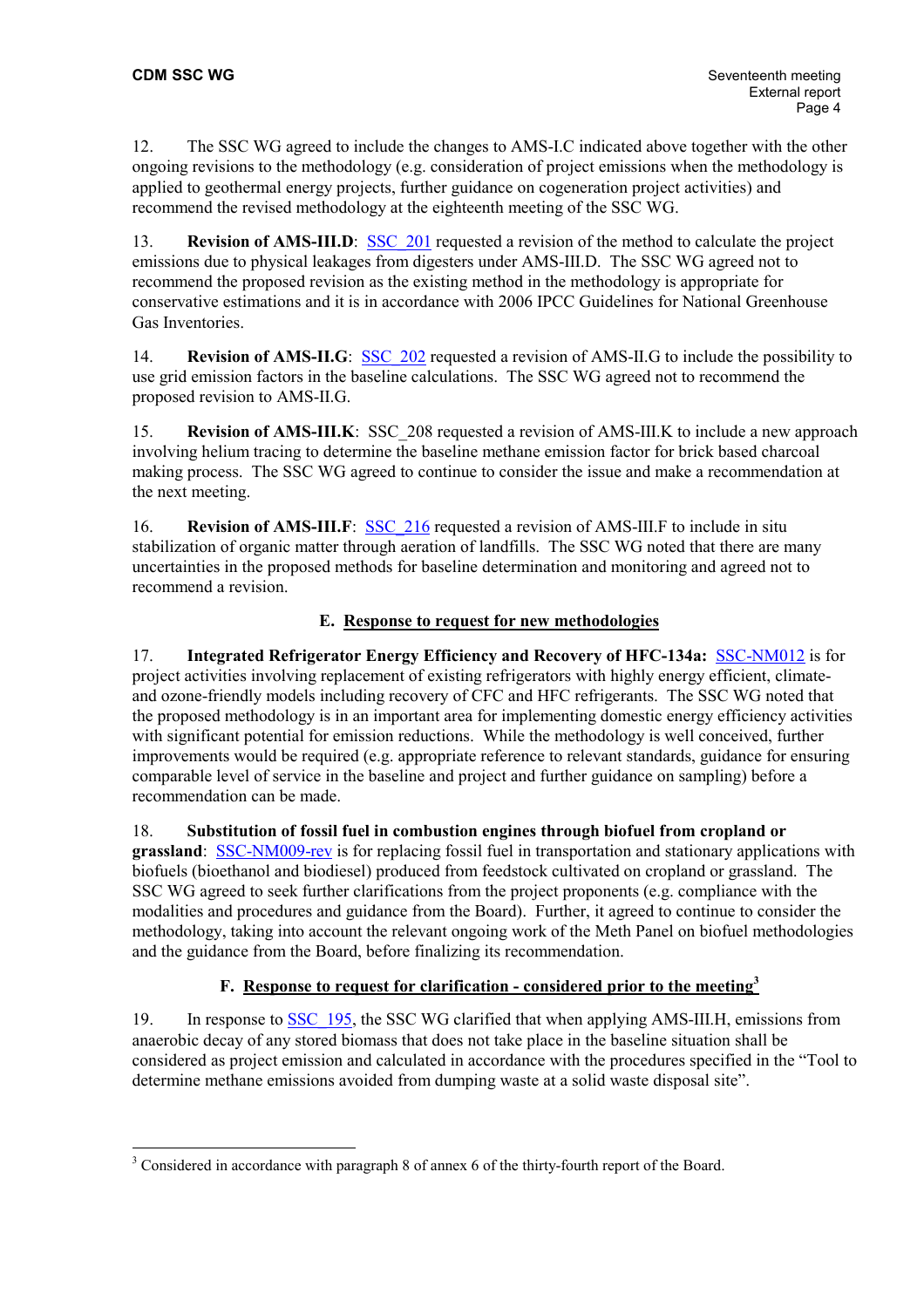20. In response to [SSC\\_196,](https://cdm.unfccc.int/UserManagement/FileStorage/AM_CLAR_ZYFUCRP4E84LY9X0SSTR9VMO7XOY8N) the SSC WG clarified that hydrogen, a co-product of caustic soda manufacturing process, which has many alternative uses not only in the caustic soda manufacturing facility but also in other industries and hence a market value (opportunity cost), does not fulfil the definition of waste gas as provided in AMS-III.Q.

21. In response to [SSC\\_197,](https://cdm.unfccc.int/UserManagement/FileStorage/AM_CLAR_70O7N7SA2OBPV2SVO6XQFZAYOY9FW3) SSC WG clarified that the sectoral scope 4, Manufacturing industries assigned to AMS-II.H, does not prevent the application of the methodology to a cogeneration or a trigeneration activity in a commercial building complex as long as all the applicability conditions of the methodology are met.

22. In response to [SSC\\_198,](https://cdm.unfccc.int/UserManagement/FileStorage/AM_CLAR_U5PP4QNWZ9CGE3V6YB2RULHK5WWDJ6) the SSC WG agreed to recommend a revision of AMS-III.Q as contained in [annex 7](https://cdm.unfccc.int/Panels/ssc_wg/meetings/017/ssc_017_an07.pdf) to broaden the applicability of the methodology by including an option to use other fuels to supplement the use of waste energy to meet the balance energy needed for electricity and/or steam generation. Revisions also include a precise definition of waste gas and further guidance on baseline emission calculations.

23. In response to SSC 200, the SSC WG clarified that the methodology can be potentially extended, through a revision, to cover installation of methane recovery and flaring equipment on exiting units. The project proponents however may consider monitoring through direct measurement of methane content of the residual gas of the charcoaling process (at least on a periodical basis).

24. In response to [SSC\\_203,](https://cdm.unfccc.int/UserManagement/FileStorage/AM_CLAR_SNCHGYRB3F06X2NFWKK07K59CDWTYA) the SSC WG clarified that the project proponents may submit a request for deviation providing additional information to show how the default conversion values used to estimate the energy content of the steam are conservative. It also recommended that a revised monitoring plan be submitted to comply with the monitoring requirements of the methodology AMS-II.B in accordance with the procedures.

# **G. Response to request for clarification - considered at the meeting**

25. In response to [SSC\\_199,](https://cdm.unfccc.int/UserManagement/FileStorage/AM_CLAR_HIOZ5CS1PASC187C0JQ668L2E9RCRJ) the SSC WG clarified that under AMS-III.H the procedures to determine the flaring efficiency of open flares described in the "Tool to determine project emission from flaring gases containing methane" can be followed.

26. In response to SSC 204, the SSC WG clarified that electricity supplied from hydro power plants (that qualify the type I limits) to a third party consumer through a dedicated distribution system not physically connected to the grid is eligible to apply AMS-I.D if it can be shown that the third party would have purchased electricity from the grid in the absence of project activity.

27. In response to SSC 205, the SSC WG clarified that the described project activity is applicable under AMS-II.C, whereby it may need to be demonstrated that LED lamps provide similar level of service. SSC WG also clarified that specific fuel consumption value based on certified manufacturer's data can be used to determine fuel usage based on monitored value of electricity consumption of the project case lights.

28. In response to SSC 206, the SSC WG clarified that under AMS-III.D version 13, the project boundary encompasses the entire anaerobic digester equipped with methane recovery equipment and not only part of the digester capacity which is leased. Further, it noted additional information is required to show that no methane recovery takes place in the baseline situation.

29. In response to SSC 207, the SSC WG agreed that indirect method of measuring energy use within the project boundary is not allowed under the approved methodology AMS-II.D.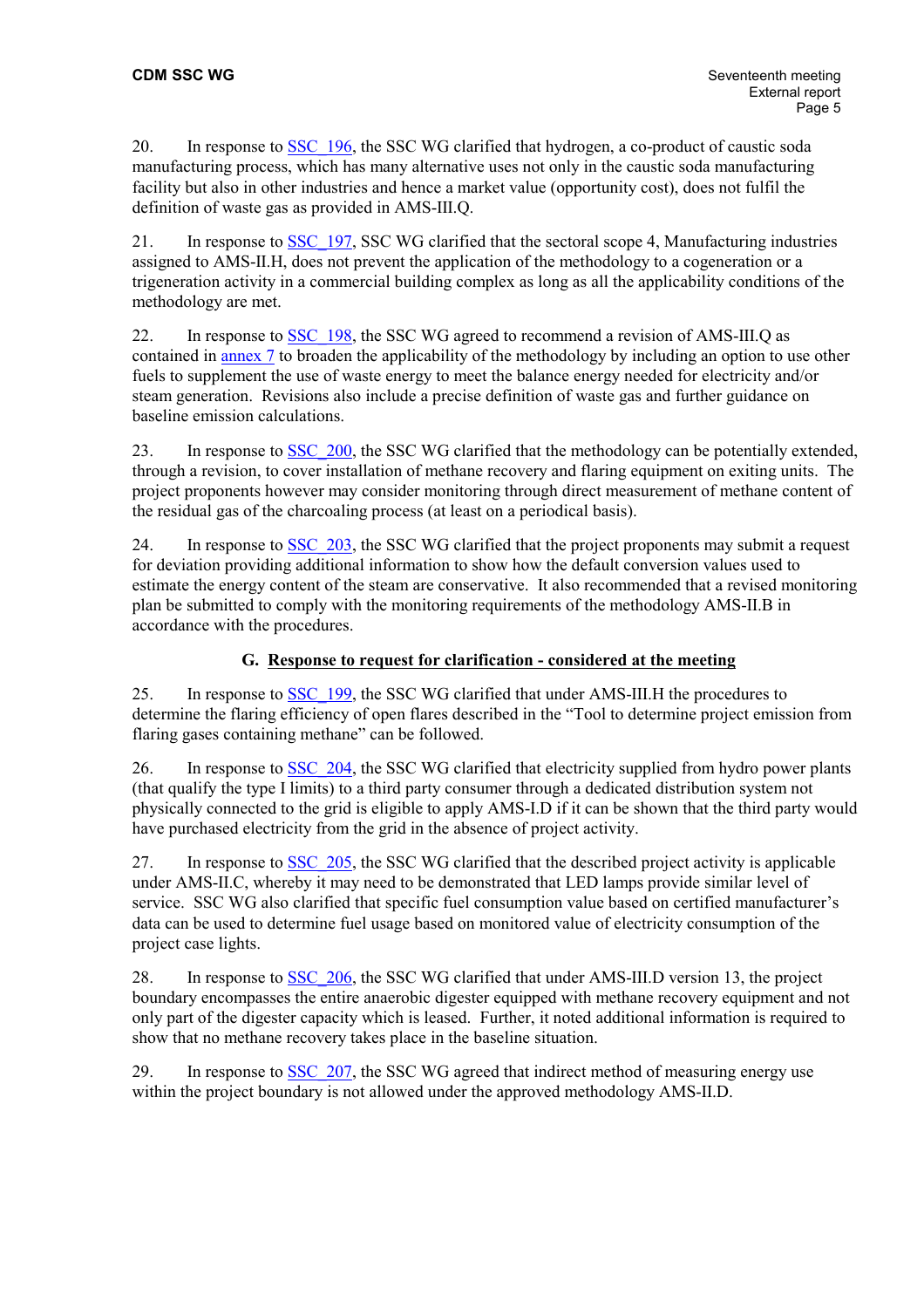$\overline{a}$ 

30. In response to SSC 209, the SSC WG agreed that it is more appropriate to use the specific energy consumption instead of specific fuel consumption in applying AMS-I.C. It agreed to incorporate this change when recommending a revision to AMS-I.C.

31. In response to [SSC\\_211,](https://cdm.unfccc.int/UserManagement/FileStorage/AM_CLAR_4N3D2LG3PTOMJCCKH2YNLCYNJLNGTB) the SSC WG agreed to clarify that the baseline for the Greenfield renewable biomass boiler under the proposed AMS-I.C project would be a fuel oil boiler, however, the efficiency of a modern fossil fuel boiler shall be considered for conservative estimation of reductions.

32. [SSC\\_212](https://cdm.unfccc.int/UserManagement/FileStorage/AM_CLAR_O52VT2ONC3CXPW3VU2IMH7YOVM1KHY) requested a clarification on the possibilities to use bagasse purchased from the market sources (source not included in the boundary), in the place of sawmill residue that would have decayed in the solid waste disposal site within the project boundary in the absence of the project activity. The question was in the context of a project activity with more than one component applying AMS-III.E and AMS-I.D. The SSC WG clarified that only type I component may be eligible if the additionality of the project is demonstrated and it is shown that biomass used is renewable. Regarding the applicable procedures, project participants shall await further guidance from the Board.

33. [SSC\\_213](http://cdm.unfccc.int/UserManagement/FileStorage/AM_CLAR_NDO7O8WJAEHG5AZHLL9ZJBI9LCDUGU) requested a clarification on a proposed energy efficiency project using alternative noncalcined lime and additives to reduce energy consumption per unit of lime produced. The SSC WG noted that the described project may or may not qualify as an energy efficiency project depending on the extent to which all the energy utilised in the project scenario is completely considered. Furthermore, the SSC WG agreed to clarify that AMS-II.D is not applicable to the project activity, as the methodology does not address issues such as upstream emissions of alternative materials (e.g., non-calcined material and additives). The project proponents may propose a new methodology.

34. [SSC\\_214](https://cdm.unfccc.int/UserManagement/FileStorage/AM_CLAR_XBB1D0HGJU884C9WY8Y0LIPWYF5OH4) was in the context of Greenfield efficient charcoal producing facilities equipped with methane recovery such as the drying-pyrolysis-cooling (DPC) technology. The SSC WG clarified that to be eligible to apply AMS-III.K, one of the methods to experimentally determine the project specific methane emission factor specified in the methodology shall be followed. A revision of the methodology may be requested to include an alternative option.

35. In response to [SSC\\_215](https://cdm.unfccc.int/UserManagement/FileStorage/AM_CLAR_GOU8KMYOIAYF1G3AMIJL6VQAYUV6E6) requesting clarifications on the procedures of AMS-III.H version 9, the SSC WG clarified the methods for project emission and emission reduction calculations. Further, a revision of AMS-III.H as contained in annex 5 was recommended.

36. In response to submission [SSC\\_217](https://cdm.unfccc.int/UserManagement/FileStorage/AM_CLAR_B9KUN9IWZOKBN8FMH2XKADIOA27K7A), [SSC\\_218](https://cdm.unfccc.int/UserManagement/FileStorage/AM_CLAR_CGJWJMJLY99B7DGK3Q371Q7WIME5V8) and [SSC\\_220,](https://cdm.unfccc.int/UserManagement/FileStorage/AM_CLAR_WWUC28ZGSKB2E5XIP85OKMQF9HE4JH) the SSC WG provided clarifications on the application of AMS-II.J. It further agreed to continue to consider the revision of project design requirements under AMS-II.J as defined in paragraph 8 of the methodology, to clarify the intention of the design requirements<sup>[4](#page-5-0)</sup> and provide further examples versus what is currently indicated. This may involve eliminating certain indicated project design elements such as requiring "charging at least a minimal price for efficient lighting equipment".

37. In response to [SSC\\_219,](https://cdm.unfccc.int/UserManagement/FileStorage/AM_CLAR_ZG5MS6BPNT182FL103O7IC5LLKJKEP) the SSC WG agreed not to recommend a revision to AMS-II.C.

38. In response to [SSC\\_221,](https://cdm.unfccc.int/UserManagement/FileStorage/AM_CLAR_RDYBAOC699HU10YW3OQUU7IBJXA3JL) the SSC WG clarified the definition of parameter related to production associated with the relevant waste energy generation as it occurs in the baseline scenario  $(Q_{BL, product})$ . Further, the SSC WG recommended a revision of AMS-III.Q as contained in annex 7 following a consistency check with ACM0012 (version 03).

<span id="page-5-0"></span><sup>&</sup>lt;sup>4</sup> The intent includes ensuring that the CFLs installed are tracked in a manner that allows for selection of a truly random and representative sample for *ex post* monitoring requirements as indicated in paragraph 15 of the methodology, limiting undesired secondary market effects and limiting free riders.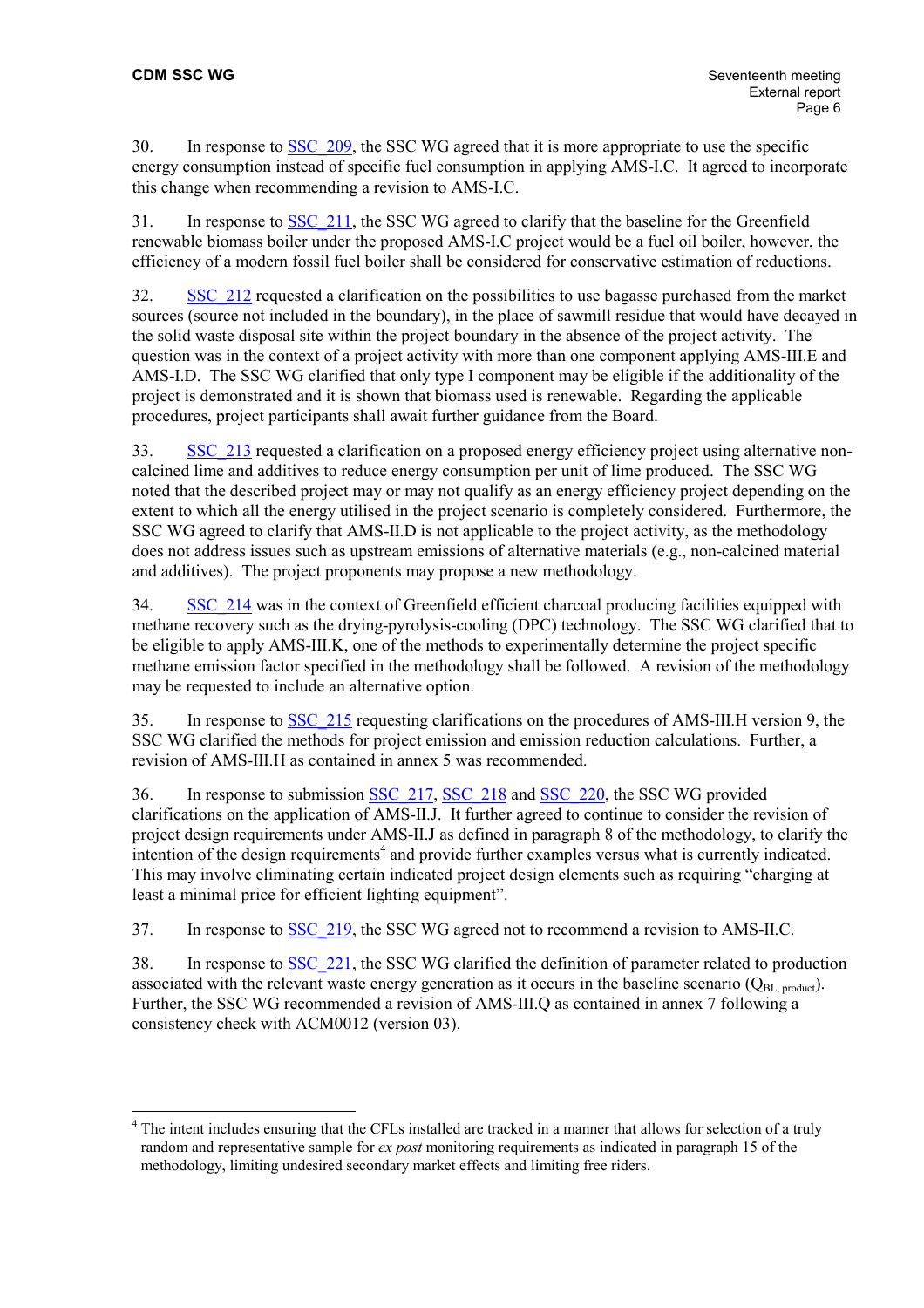### **H. Schedule of meetings**

39. The SSC WG agreed to schedule its eighteenth meeting from 10–12 November 2008 taking into account the schedule of the Board. The deadline for new methodology submissions to this meeting is 15 September 2008 and the deadline for submitting request for revisions for this meeting is 13 October 2008.

### **I. Desk Reviews**

40. The SSC WG noted the satisfactory completion of the desk reviews undertaken for the proposed new SSC methodologies considered at the meeting.